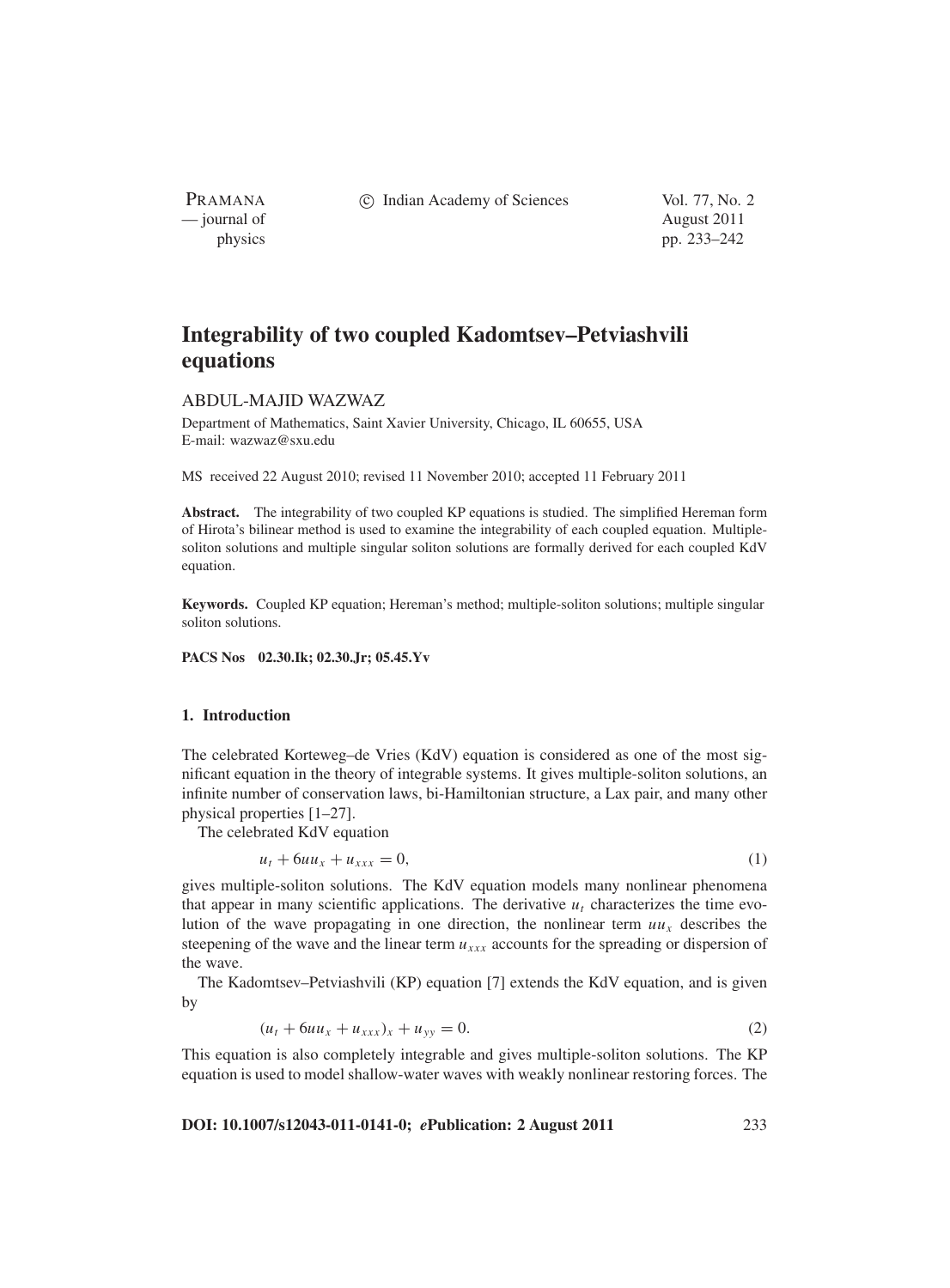KP equation is a model for shallow long waves in the *x*-direction with some mild dispersion in the *y*-direction. It is a natural generalization of the KdV equation and is completely integrable by the inverse scattering transform method. Kadomtsev and Petviashvili [7] generalized the KdV equation from  $(1+1)$  to  $(2+1)$  dimensions. They developed this equation when they relaxed the restriction that the waves be strictly one-dimensional of the KdV equation [7,20].

The coupled KdV and the coupled KP equations attracted considerable attraction because of their significance in many scientific applications [1–6]. Several distinct approaches have been employed to establish coupled KdV and coupled KP equations. For example, singularity analysis combined with the prolongation technique was used in [1] to establish a new coupled KdV equation. In [2], the  $4 \times 4$  matrix spectral problem with three potentials was used to develop one hierarchy of coupled KdV equation. In [3–6], the algebraic-geometrical and Wronskian methods were used to handle the coupled KdV and the coupled KP equations.

Solitons arise as solutions of a widespread class of weakly nonlinear dispersive partial differential equations describing physical systems. Solitons result from the delicate balance between the nonlinearity effect of  $uu_x$  and the dispersion effect of  $u_{xxx}$ . Solitons, after a full interaction with others, re-emerge retaining their identities with the same speed and shape.

Many reliable methods are used in the literature to examine completely integrable coupled KdV equations. The Hirota bilinear method, the Bäcklund transformation method, the inverse scattering method, the Painlevé analysis, and others were effectively used in [1–27] and the references therein to determine multiple soliton solutions for completely integrable equations. Each method has its own significant properties. The Hirota's bilinear method is rather heuristic and possesses significant features that make it ideal for the determination of multiple-soliton solutions [14–24] for a wide class of nonlinear evolution equations.

In this work, we aim to study two new hierarchies of nonlinear evolution equations. An interesting equation in this hierarchy is a new coupled KP equation

$$
\left(u_t + u_{xxx} - \frac{7}{4}uu_x - vv_x + \frac{5}{4}(uv)_x\right)_x + u_{yy} = 0,
$$
\n
$$
\left(v_t + v_{xxx} - \frac{5}{4}uu_x - \frac{7}{4}vv_x + 2(uv)_x\right)_x + v_{yy} = 0,
$$
\n(3)

and

$$
(u_t + u_{xxx} + 3uu_x + 3ww_x)_x + u_{yy} = 0,
$$
  
\n
$$
(v_t + v_{xxx} + 3vv_x + 3ww_x)_x + v_{yy} = 0,
$$
  
\n
$$
\left(w_t + w_{xxx} + \frac{3}{2}(uw)_x + \frac{3}{2}(vw)_x\right)_x + w_{yy} = 0.
$$
\n(4)

It is interesting that for  $u_{yy} = v_{yy} = 0$ , the resulting coupled KdV equations were introduced first in [3–6]. These coupled KdV equations were investigated in [3–6] using the Wronskian and the Lax pair approaches.

The aim of this work is two-fold. First, we aim to apply the simplified form of Hirota's bilinear method, developed by Hereman and Nuseir [14] to show that the two coupled KdV systems (3) and (4) are completely integrable. Our second aim is to determine multiplesoliton solutions and multiple singular soliton solutions for each coupled equation.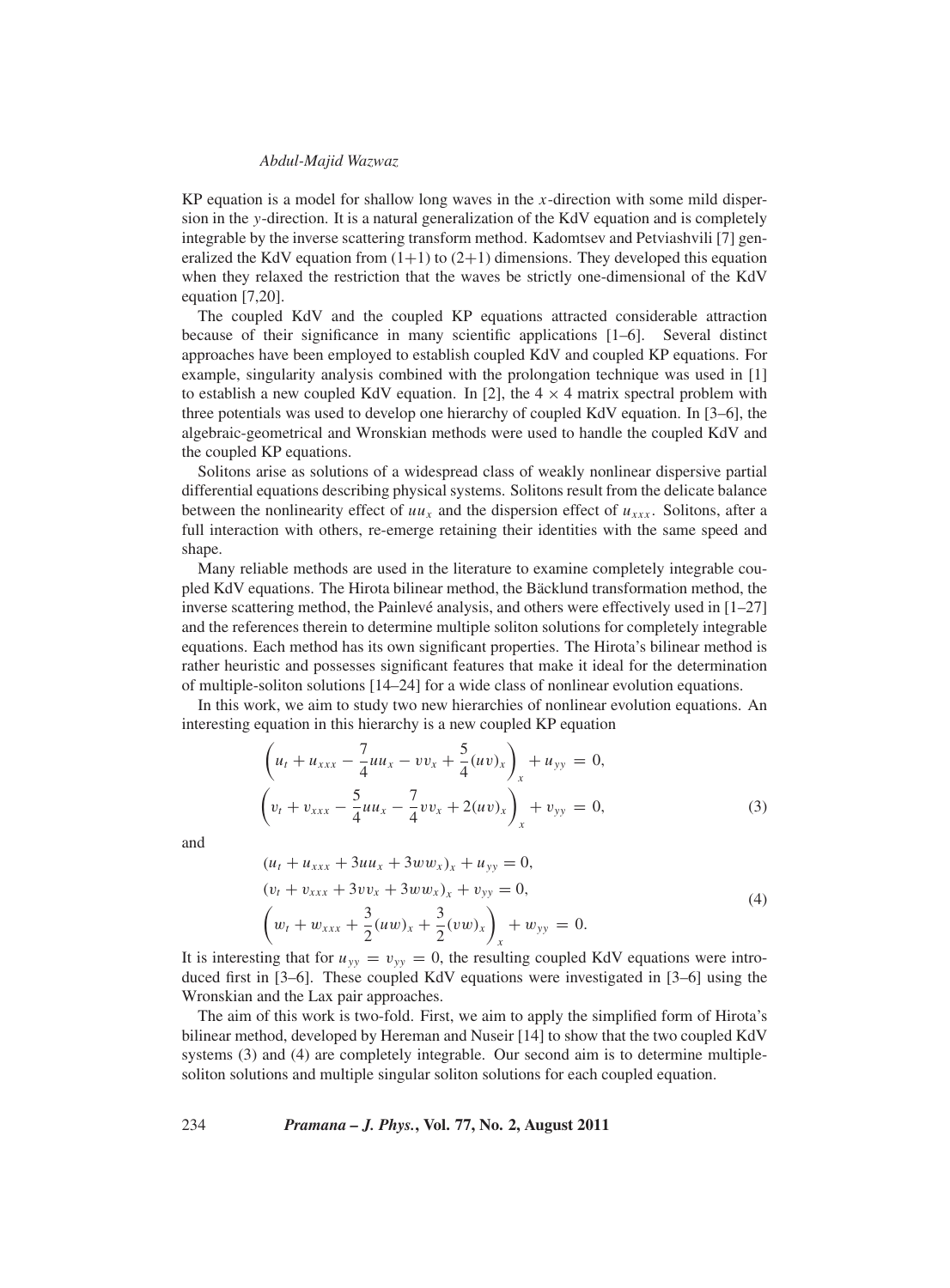*Integrability of two coupled Kadomtse*v*–Pet*v*iash*v*ili equations*

#### **2. The simplified Hirota's method**

In what follows, we only summarize the main steps of the simplified form of Hirota's method. More details can be found in [14]. We first substitute

$$
u(x, y, t) = Ke^{kx + ry - ct},\tag{5}
$$

where  $K$  is the amplitude of the wave, into the linear terms of the evolution equation, to determine the dispersion relation between *k*,*r* and *c*. We then substitute the single-soliton solution

$$
u(x, y, t) = R(\ln f(x, y, t))_{xx},
$$
\n(6)

where *R* is a constant, into the given equation, where the auxiliary function  $f(x, y, t)$  is given by

$$
f(x, y, t) = 1 + C_1 f_1(x, y, t) = 1 + C_1 e^{\theta_i},
$$
\n(7)

such that

$$
\theta_i = k_i x + r_i y - c_i t, \quad i = 1, 2, \dots, N,
$$
\n
$$
(8)
$$

and solve the resulting equation to determine the numerical value for *R*.

Notice that the *N*-soliton solutions can be obtained using the following forms for  $f(x, y, t)$  into (6):

(i) For single-soliton solution, we use

$$
f(x, y, t) = 1 + C_1 e^{\theta_1}.
$$
 (9)

(ii) For two-soliton solutions, we use

$$
f(x, y, t) = 1 + C_1 e^{\theta_1} + C_2 e^{\theta_2} + C_1 C_2 a_{12} e^{\theta_1 + \theta_2},
$$
\n(10)

where  $a_{12}$  is the phase-shift that should be determined.

(iii) For three-soliton solutions, we use

$$
f(x, y, t) = 1 + C_1 e^{\theta_1} + C_2 e^{\theta_2} + C_3 e^{\theta_3} + C_1 C_2 a_{12} e^{\theta_1 + \theta_2} + C_2 C_3 a_{23} e^{\theta_2 + \theta_3} + C_1 C_3 a_{13} e^{\theta_1 + \theta_3} + C_1 C_2 C_3 b_{123} e^{\theta_1 + \theta_2 + \theta_3}.
$$
 (11)

The determination of three-soliton solutions confirms that *N*-soliton solutions exist for any finite order  $N \ge 1$ . Multiple-soliton solutions are obtained for  $C_1 = C_2 = C_3 = +1$ . However, multiple singular soliton solutions are obtained if  $C_1 = C_2 = C_3 = -1$ .

It is interesting to point out that the determination of three-soliton solutions leads to the determination of multiple-soliton solutions. This in fact confirms the complete integrability of the model under discussion. This has been confirmed by Hereman and Nuseir [14].

#### **3. The first coupled KP equation**

We first consider the coupled KP equation

$$
\left(u_t + u_{xxx} - \frac{7}{4}uu_x - vv_x + \frac{5}{4}(uv)_x\right)_x + u_{yy} = 0,
$$
\n
$$
\left(v_t + v_{xxx} - \frac{5}{4}uu_x - \frac{7}{4}vv_x + 2(uv)_x\right)_x + v_{yy} = 0.
$$
\n(12)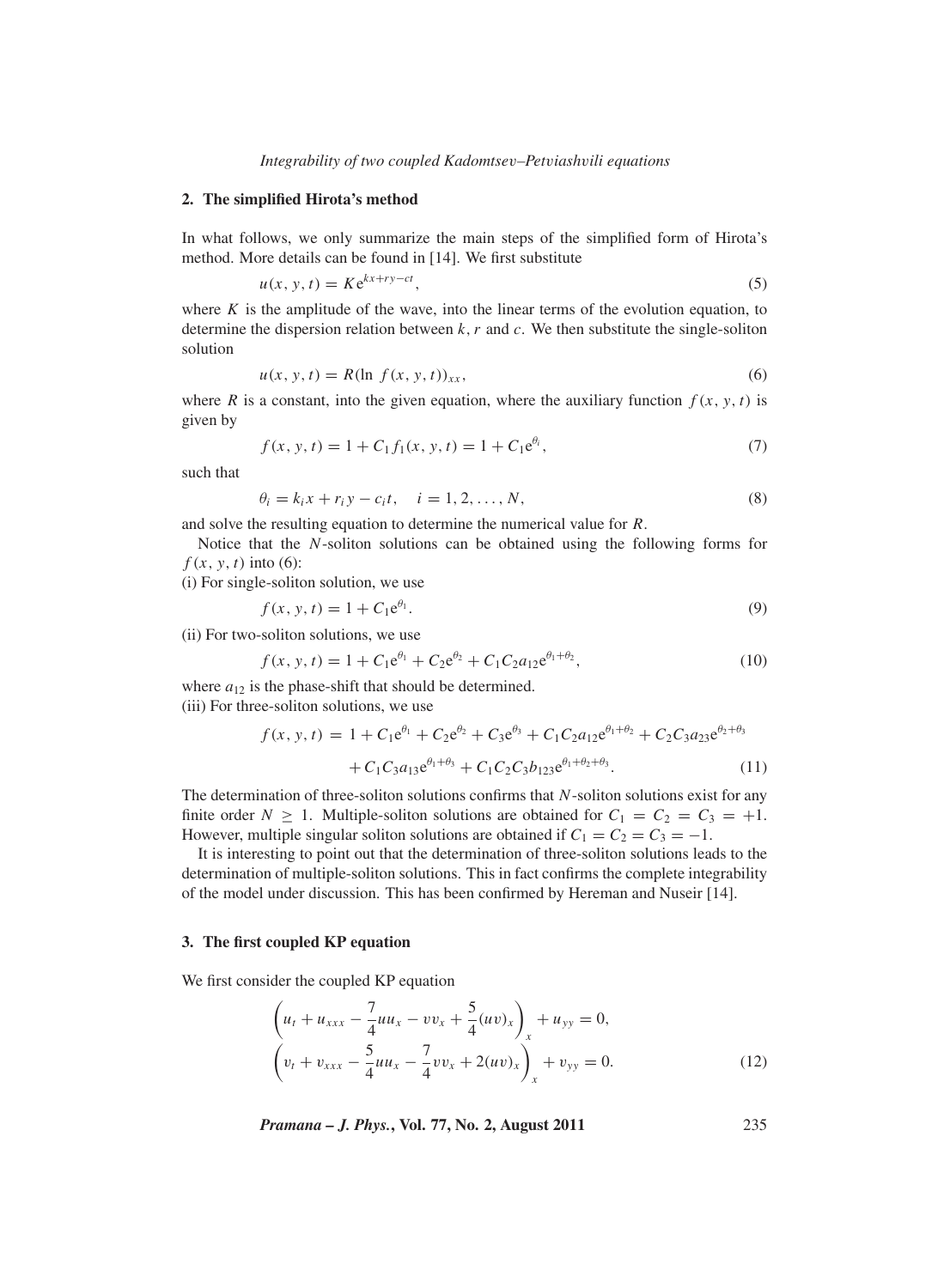To determine the regular soliton solutions, we use  $C_1 = C_2 = C_3 = 1$ . Substituting

$$
u(x, y, t) = Ke^{k_i x + r_i y - c_i t},
$$
  
\n
$$
v(x, y, t) = Ae^{k_i x + r_i y - c_i t},
$$
\n(13)

where *A* and *K* are constants, into the linear terms of (12), gives the dispersion relation by

$$
c_i = \frac{k_i^4 + r_i^2}{k_i}.
$$
\n(14)

This means that

$$
\theta_i = k_i x + k_i y - \frac{k_i^4 + r_i^2}{k_i} t.
$$
\n(15)

The multi-soliton solutions of (12) is assumed to be

$$
u(x, y, t) = R_1 (\ln f)_{xx} = R_1 \frac{f f_{xx} - f_x^2}{f^2},
$$
  

$$
v(x, y, t) = R_2 (\ln f)_{xx} = R_2 \frac{f f_{xx} - f_x^2}{f^2},
$$
 (16)

where  $R_1$  and  $R_2$  are constants that will be determined. The auxiliary function  $f(x, y, t)$ for the single-soliton solution is given by

$$
f(x, y, t) = 1 + e^{\theta_1} = 1 + e^{k_1 x + k_1 y - \frac{k_1^4 + r_1^2}{k_1} t}, \quad C_1 = 1.
$$
 (17)

Substituting (17) in (12), and solving for  $R_1$  and  $R_2$  we find a set of possible values given by

$$
R_1 = -16, -48, -64,
$$
  
\n
$$
R_2 = -32, -48, -80.
$$
\n(18)

Substituting (17) in (16) gives the following set of single-soliton solutions:

$$
u(x, y, t) = -\frac{16k_1^2 e^{k_1x + k_1y - \frac{k_1^4 + r_1^2}{k_1}t}}{\left(1 + e^{k_1x + k_1y - \frac{k_1^4 + r_1^2}{k_1}t}\right)^2},
$$
  
\n
$$
v(x, y, t) = -\frac{32k_1^2 e^{k_1x + k_1y - \frac{k_1^4 + r_1^2}{k_1}t}}{\left(1 + e^{k_1x + k_1y - \frac{k_1^4 + r_1^2}{k_1}t}\right)^2},
$$
  
\n
$$
u(x, y, t) = -\frac{48k_1^2 e^{k_1x + k_1y - \frac{k_1^4 + r_1^2}{k_1}t}}{\left(1 + e^{k_1x + k_1y - \frac{k_1^4 + r_1^2}{k_1}t}\right)^2},
$$
  
\n
$$
v(x, y, t) = -\frac{48k_1^2 e^{k_1x + k_1y - \frac{k_1^4 + r_1^2}{k_1}t}}{\left(1 + e^{k_1x + k_1y - \frac{k_1^4 + r_1^2}{k_1}t}\right)^2},
$$
\n(20)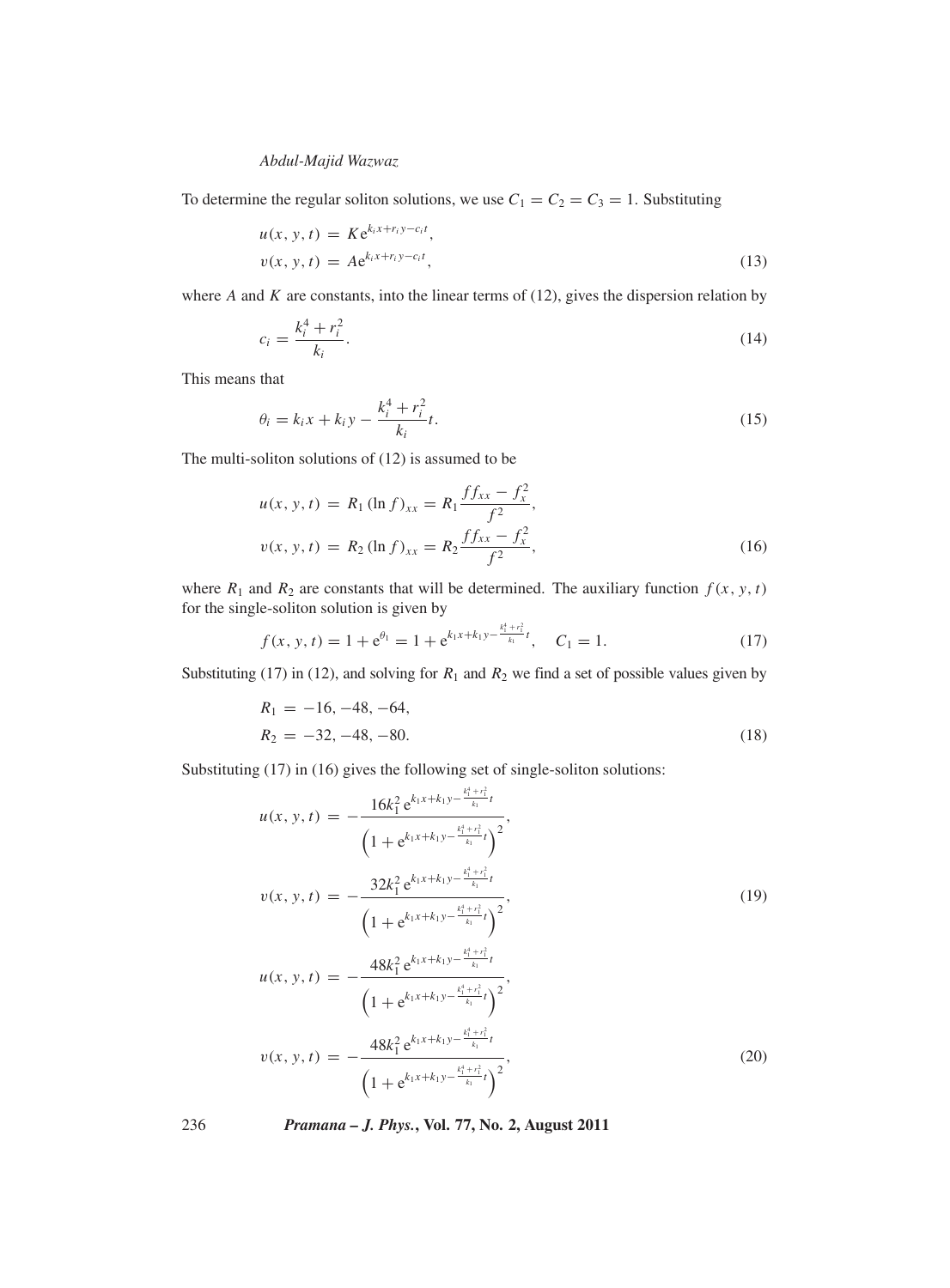and

$$
u(x, y, t) = -\frac{64k_1^2 e^{k_1x + k_1y - \frac{k_1^4 + r_1^2}{k_1}t}}{\left(1 + e^{k_1x + k_1y - \frac{k_1^4 + r_1^2}{k_1}t}\right)^2},
$$
  

$$
v(x, y, t) = -\frac{80k_1^2 e^{k_1x + k_1y - \frac{k_1^4 + r_1^2}{k_1}t}}{\left(1 + e^{k_1x + k_1y - \frac{k_1^4 + r_1^2}{k_1}t}\right)^2}.
$$
 (21)

For the two-soliton solutions we set

$$
f(x, y, t) = 1 + e^{\theta_1} + e^{\theta_2} + a_{12}e^{\theta_1 + \theta_2},
$$
  
\n
$$
= 1 + e^{k_1x + k_1y - \frac{k_1^4 + r_1^2}{k_1}t} + e^{k_2x + k_2y - \frac{k_2^4 + r_2^2}{k_2}t}
$$
  
\n
$$
+ a_{12}e^{(k_1 + k_2)x + (r_1 + r_2)y - (\frac{k_1^4 + r_1^2}{k_1} + \frac{k_2^4 + r_2^2}{k_2})t}.
$$
\n(22)

Using (22) in (12), we obtain the phase-shift as

$$
a_{12} = \frac{3k_1^2k_2^2(k_1 - k_2)^2 - (k_1r_2 - k_2r_1)^2}{3k_1^2k_2^2(k_1 + k_2)^2 - (k_1r_2 - k_2r_1)^2}.
$$
\n(23)

and hence we set

$$
a_{ij} = \frac{3k_i^2k_j^2(k_i - k_j)^2 - (k_ir_j - k_jr_i)^2}{3k_i^2k_j^2(k_i + k_j)^2 - (k_ir_j - k_jr_i)^2}, \quad 1 \le i < j \le 3. \tag{24}
$$

Notice that the phase-shifts depend on both coefficients of the spatial variables  $k_i$  and  $r_i$ . The second set of two-soliton solutions is obtained by substituting (23) and (22) into (16), where  $R_1$  and  $R_2$  are defined in (18).

For the three-soliton solutions, we set

$$
f(x, y, t) = 1 + e^{k_1x + k_1y - \frac{k_1^4 + r_1^2}{k_1}t} + e^{k_2x + k_2y - \frac{k_2^4 + r_2^2}{k_2}t} + e^{k_3x + k_3y - \frac{k_1^4 + r_3^2}{k_3}t} + \frac{3k_1^2k_2^2(k_1 - k_2)^2 - (k_1r_2 - k_2r_1)^2}{3k_1^2k_2^2(k_1 + k_2)^2 - (k_1r_2 - k_2r_1)^2}e^{(k_1 + k_2)x + (r_1 + r_2)y - (\frac{k_1^4 + r_1^2}{k_1} + \frac{k_2^4 + r_2^2}{k_2})t} + \frac{3k_1^2k_3^2(k_1 - k_3)^2 - (k_1r_3 - k_3r_1)^2}{3k_1^2k_3^2(k_1 + k_3)^2 - (k_1r_3 - k_3r_1)^2}e^{(k_1 + k_3)x + (r_1 + r_3)y - (\frac{k_1^4 + r_1^2}{k_1} + \frac{k_3^4 + r_3^2}{k_3})t} + \frac{3k_2^2k_3^2(k_2 - k_3)^2 - (k_2r_3 - k_3r_2)^2}{3k_2^2k_3^2(k_2 + k_3)^2 - (k_2r_3 - k_3r_2)^2}e^{(k_2 + k_3)x + (r_2 + r_3)y - (\frac{k_2^4 + r_2^2}{k_2} + \frac{k_3^4 + r_3^2}{k_3})t} + b_{123}e^{(k_1 + k_2 + k_3)x + (r_1 + r_2 + r_3)y - (\frac{k_1^4 + r_1^2}{k_1} + \frac{k_2^4 + r_2^2}{k_2} + \frac{k_3^4 + r_3^2}{k_3})t}
$$
(25)

Proceeding as before, we find

$$
b_{123} = a_{12}a_{23}a_{13}.\tag{26}
$$

This shows that three sets of three-soliton solutions can be obtained. The three-soliton solutions are obtained by substituting (25) into (16). This shows that the coupled KP

*Pramana – J. Phys.***, Vol. 77, No. 2, August 2011** 237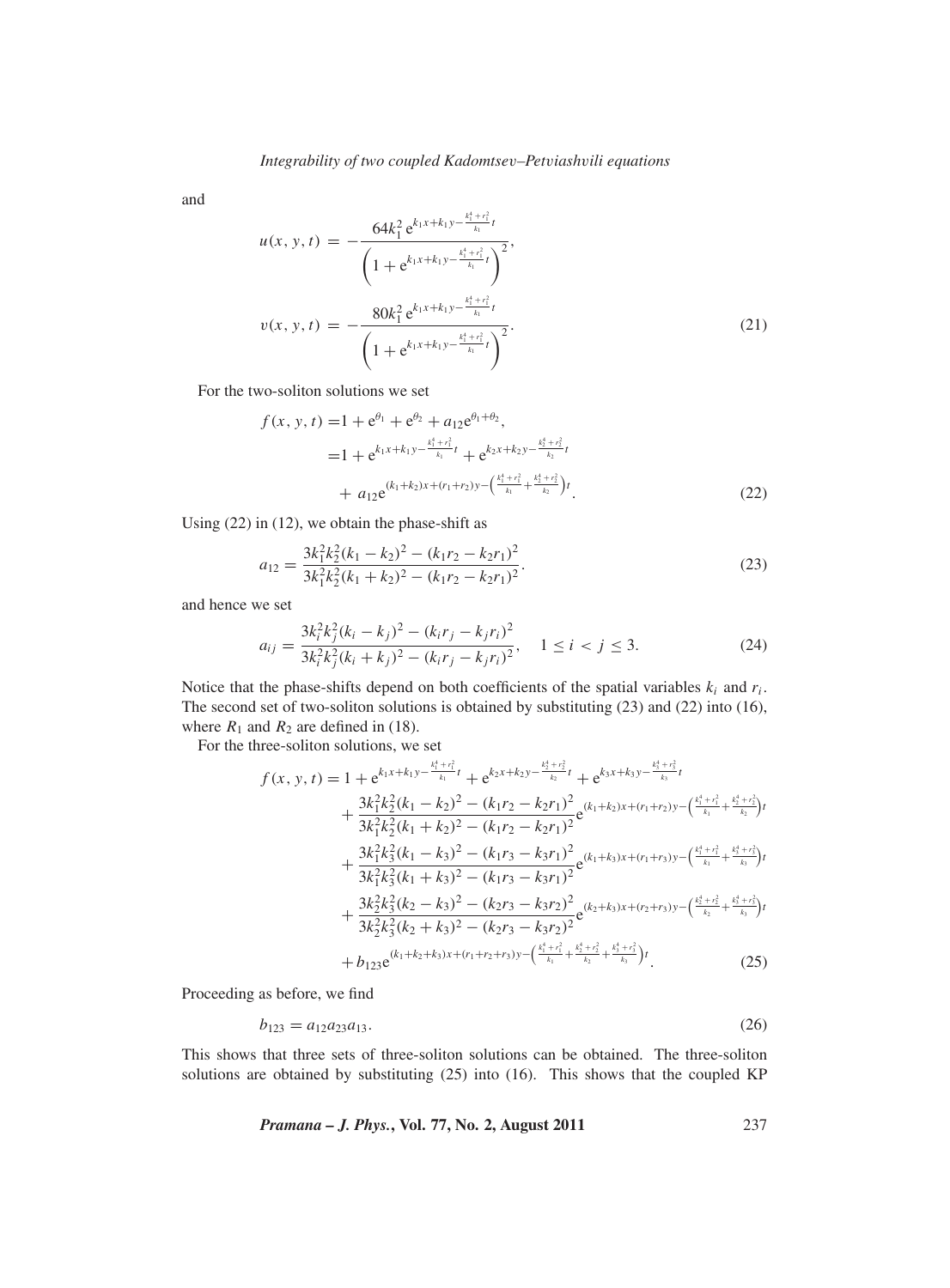equation (12) is completely integrable and *N*-soliton solutions can be determined for  $u(x, y, t)$  and  $v(x, y, t)$ , for finite *N*, where  $N \geq 1$ .

# 3.1 *Multiple singular soliton solutions*

As stated before, the singular soliton solutions can be obtained by setting  $C_1 = C_2 = C_3 =$ −1. For singular soliton solutions we find the following sets of single singular soliton solutions:

$$
u(x, y, t) = \frac{16k_1^2 e^{k_1x + k_1y - \frac{k_1^4 + r_1^2}{k_1}t}}{\left(1 - e^{k_1x + k_1y - \frac{k_1^4 + r_1^2}{k_1}t}\right)^2},
$$
  

$$
v(x, y, t) = \frac{32k_1^2 e^{k_1x + k_1y - \frac{k_1^4 + r_1^2}{k_1}t}}{\left(1 - e^{k_1x + k_1y - \frac{k_1^4 + r_1^2}{k_1}t}\right)^2},
$$
  

$$
u(x, y, t) = \frac{48k_1^2 e^{k_1x + k_1y - \frac{k_1^4 + r_1^2}{k_1}t}}{\left(1 - e^{k_1x + k_1y - \frac{k_1^4 + r_1^2}{k_1}t}\right)^2},
$$
  
(27)

$$
v(x, y, t) = \frac{48k_1^2 e^{k_1 x + k_1 y - \frac{k_1^4 + r_1^2}{k_1}t}}{\left(1 - e^{k_1 x + k_1 y - \frac{k_1^4 + r_1^2}{k_1}t}\right)^2},
$$
\n(28)

and

$$
u(x, y, t) = \frac{64k_1^2 e^{k_1x + k_1y - \frac{k_1^4 + r_1^2}{k_1}t}}{\left(1 - e^{k_1x + k_1y - \frac{k_1^4 + r_1^2}{k_1}t}\right)^2},
$$
  

$$
v(x, y, t) = \frac{80k_1^2 e^{k_1x + k_1y - \frac{k_1^4 + r_1^2}{k_1}t}}{\left(1 - e^{k_1x + k_1y - \frac{k_1^4 + r_1^2}{k_1}t}\right)^2}.
$$
 (29)

For the two singular soliton solutions we substitute

$$
f(x, y, t) = 1 - e^{k_1 x + k_1 y - \frac{k_1^4 + r_1^2}{k_1}t} - e^{k_2 x + k_2 y - \frac{k_2^4 + r_2^2}{k_2}t} + a_{12} e^{(k_1 + k_2)x + (r_1 + r_2)y - (\frac{k_1^4 + r_1^2}{k_1} + \frac{k_2^4 + r_2^2}{k_2})t},
$$
\n(30)

in (16) to find that the phase-shift  $a_{12}$  is the same as obtained in (23).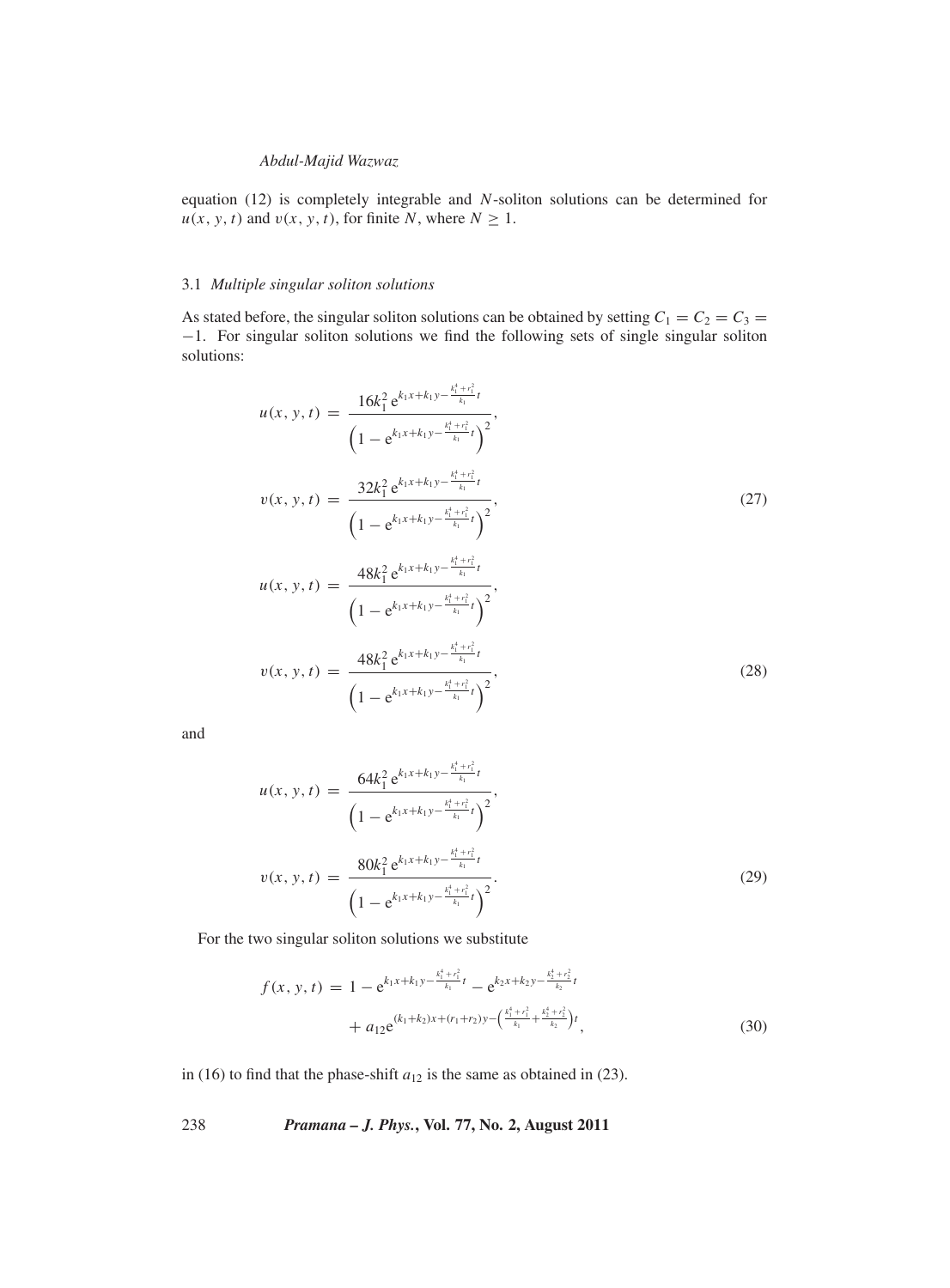For the three singular soliton solutions, we set

$$
f(x, y, t) = 1 - e^{k_1x + k_1y - \frac{k_1^4 + r_1^2}{k_1}t} - e^{k_2x + k_2y - \frac{k_2^4 + r_2^2}{k_2}t} - e^{k_3x + k_3y - \frac{k_3^4 + r_3^2}{k_3}t} + \frac{3k_1^2k_2^2(k_1 - k_2)^2 - (k_1r_2 - k_2r_1)^2}{3k_1^2k_2^2(k_1 + k_2)^2 - (k_1r_2 - k_2r_1)^2}e^{(k_1 + k_2)x + (r_1 + r_2)y - (\frac{k_1^4 + r_1^2}{k_1} + \frac{k_3^4 + r_2^2}{k_2})t} + \frac{3k_1^2k_3^2(k_1 - k_3)^2 - (k_1r_3 - k_3r_1)^2}{3k_1^2k_3^2(k_1 + k_3)^2 - (k_1r_3 - k_3r_1)^2}e^{(k_1 + k_3)x + (r_1 + r_3)y - (\frac{k_1^4 + r_1^2}{k_1} + \frac{k_3^4 + r_3^2}{k_3})t} + \frac{3k_2^2k_3^2(k_2 - k_3)^2 - (k_2r_3 - k_3r_2)^2}{3k_2^2k_3^2(k_2 + k_3)^2 - (k_2r_3 - k_3r_2)^2}e^{(k_2 + k_3)x + (r_2 + r_3)y - (\frac{k_3^4 + r_2^2}{k_2} + \frac{k_3^4 + r_3^2}{k_3})t} - b_{123}e^{(k_1 + k_2 + k_3)x + (r_1 + r_2 + r_3)y - (\frac{k_1^4 + r_1^2}{k_1} + \frac{k_2^4 + r_2^2}{k_2} + \frac{k_3^4 + r_3^2}{k_3})t}
$$
(31)

<sup>2</sup> <sup>+</sup> *<sup>r</sup>* <sup>2</sup>

<sup>3</sup> <sup>+</sup> *<sup>r</sup>* <sup>2</sup>

The three singular soliton solutions are obtained by substituting the last equation into (16) where  $b_{123} = a_{12}a_{13}a_{23}$ . This shows that the system of eqs (12) gives *N* singular soliton solutions for  $u(x, y, t)$  and  $v(x, y, t)$ , for finite *N*, where  $N \ge 1$ .

### **4. The second coupled KP equation**

We next consider the coupled KP equation

$$
(u_t + u_{xxx} + 3uu_x + 3ww_x)_x + u_{yy} = 0,
$$
  
\n
$$
(v_t + v_{xxx} + 3vv_x + 3ww_x)_x + v_{yy} = 0,
$$
  
\n
$$
(w_t + w_{xxx} + \frac{3}{2}(uw)_x + \frac{3}{2}(vw)_x)_x + w_{yy} = 0.
$$
\n(32)

We proceed as before and set  $C_1 = C_2 = C_3 = 1$ . Substituting

$$
u(x, y, t) = e^{k_i x + r_i y - c_i t}, \qquad (33)
$$

into the linear terms of (32) gives the dispersion relation as

$$
c_i = \frac{k_i^4 + r_i^2}{k_i},
$$
\n(34)

and as a result we obtain

$$
\theta_i = k_i x + k_i y - \frac{k_i^4 + r_i^2}{k_i} t.
$$
\n(35)

The multi-soliton solutions of (32) is assumed to be

$$
u(x, y, t) = R_1 (\ln f)_{xx} = R_1 \frac{f f_{xx} - f_x^2}{f^2},
$$
  
\n
$$
v(x, y, t) = R_2 u,
$$
  
\n
$$
w(x, y, t) = R_3 u,
$$
\n(36)

where  $R_1, R_2$  and  $R_3$  are constants that will be determined. The auxiliary function  $f(x, y, t)$  for the single-soliton solution is given by

$$
f(x, y, t) = 1 + e^{\theta_1} = 1 + e^{k_1 x + r_1 y - \frac{k_1^4 + r_1^2}{k_1} t}.
$$
 (37)

*Pramana – J. Phys.***, Vol. 77, No. 2, August 2011** 239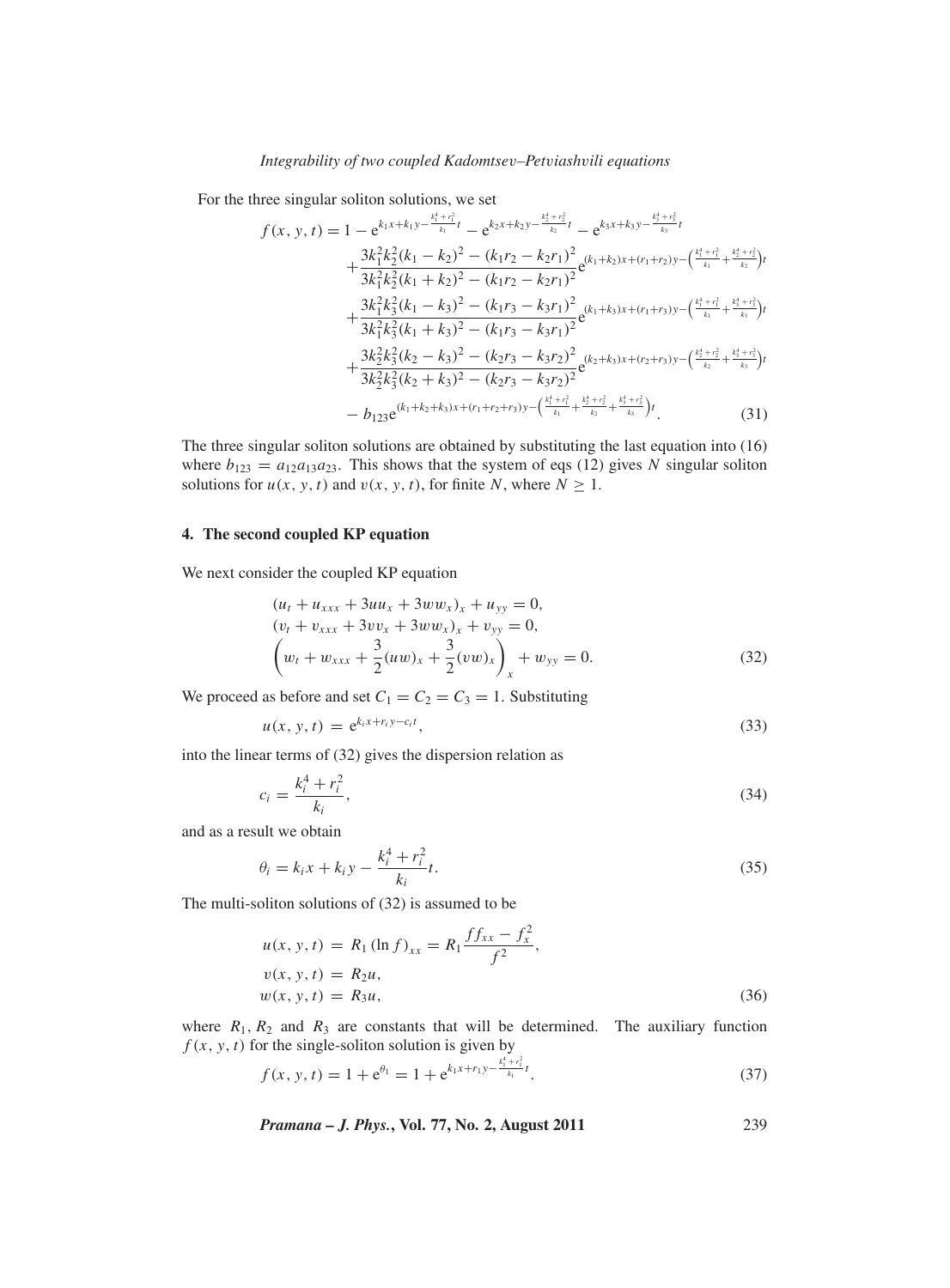Substituting (37) in (32), and solving for  $R_1$ ,  $R_2$  and  $R_3$  we find

$$
R_1 = \frac{4}{1 + \alpha^2},
$$
  
\n
$$
R_2 = \alpha^2,
$$
  
\n
$$
R_3 = \alpha,
$$
  
\n(38)

where  $\alpha$  is any real constant.

Substituting (37) in (36) gives the single soliton solutions

$$
u(x, y, t) = \frac{4k_1^2 e^{k_1x + r_1y - \frac{k_1^4 + r_1^2}{k_1}t}}{(1 + \alpha^2) \left(1 + e^{k_1x + k_1y - \frac{k_1^4 + r_1^2}{k_1}t}\right)^2},
$$
  

$$
v(x, y, t) = \frac{4\alpha^2 k_1^2 e^{k_1x + r_1y - \frac{k_1^4 + r_1^2}{k_1}t}}{(1 + \alpha^2) \left(1 + e^{k_1x + k_1y - \frac{k_1^4 + r_1^2}{k_1}t}\right)^2},
$$
  

$$
w(x, y, t) = \frac{4\alpha k_1^2 e^{k_1x + r_1y - \frac{k_1^4 + r_1^2}{k_1}t}}{(1 + \alpha^2) \left(1 + e^{k_1x + k_1y - \frac{k_1^4 + r_1^2}{k_1}t}\right)^2}.
$$
 (39)

For the two-soliton solutions we set

$$
f(x, y, t) = 1 + e^{k_1 x + r_1 y - \frac{k_1^4 + r_1^2}{k_1}t} + e^{k_2 x + k_2 y - \frac{k_1^4 + r_1^2}{k_1}t} + a_{12} e^{(k_1 + k_2)x - (k_1^3 + k_2^3)t}.
$$
 (40)

Using (40) in (32), we obtain the phase-shift as

$$
a_{12} = \frac{3k_1^2k_2^2(k_1 - k_2)^2 - (k_1r_2 - k_2r_1)^2}{3k_1^2k_2^2(k_1 + k_2)^2 - (k_1r_2 - k_2r_1)^2},\tag{41}
$$

and hence we set

$$
a_{ij} = \frac{3k_i^2k_j^2(k_i - k_j)^2 - (k_ir_j - k_jr_i)^2}{3k_i^2k_j^2(k_i + k_j)^2 - (k_ir_j - k_jr_i)^2}, \quad 1 \le i < j \le 3. \tag{42}
$$

The two-soliton solutions are obtained by substituting (40) and (41) into (36), where  $R_1$ ,  $R_2$ , and  $R_3$  are defined in (38).

For the three-soliton solutions, we set

$$
f(x, y, t) = 1 + e^{k_1x + k_1y - \frac{k_1^4 + r_1^2}{k_1}t} + e^{k_2x + k_2y - \frac{k_2^4 + r_2^2}{k_2}t} + e^{k_3x + k_3y - \frac{k_3^4 + r_3^2}{k_3}t} + \frac{3k_1^2k_2^2(k_1 - k_2)^2 - (k_1r_2 - k_2r_1)^2}{3k_1^2k_2^2(k_1 + k_2)^2 - (k_1r_2 - k_2r_1)^2}e^{(k_1 + k_2)x + (r_1 + r_2)y - (\frac{k_1^4 + r_1^2}{k_1} + \frac{k_3^4 + r_2^2}{k_2})t} + \frac{3k_1^2k_3^2(k_1 - k_3)^2 - (k_1r_3 - k_3r_1)^2}{3k_1^2k_3^2(k_1 + k_3)^2 - (k_1r_3 - k_3r_1)^2}e^{(k_1 + k_3)x + (r_1 + r_3)y - (\frac{k_1^4 + r_1^2}{k_1} + \frac{k_3^4 + r_3^2}{k_3})t} + \frac{3k_2^2k_3^2(k_2 - k_3)^2 - (k_2r_3 - k_3r_2)^2}{3k_2^2k_3^2(k_2 + k_3)^2 - (k_2r_3 - k_3r_2)^2}e^{(k_2 + k_3)x + (r_2 + r_3)y - (\frac{k_1^4 + r_1^2}{k_2} + \frac{k_3^4 + r_3^2}{k_3})t} + b_{123}e^{(k_1 + k_2 + k_3)x + (r_1 + r_2 + r_3)y - (\frac{k_1^4 + r_1^2}{k_1} + \frac{k_2^4 + r_2^2}{k_2} + \frac{k_3^4 + r_3^2}{k_3})t}
$$
\n(43)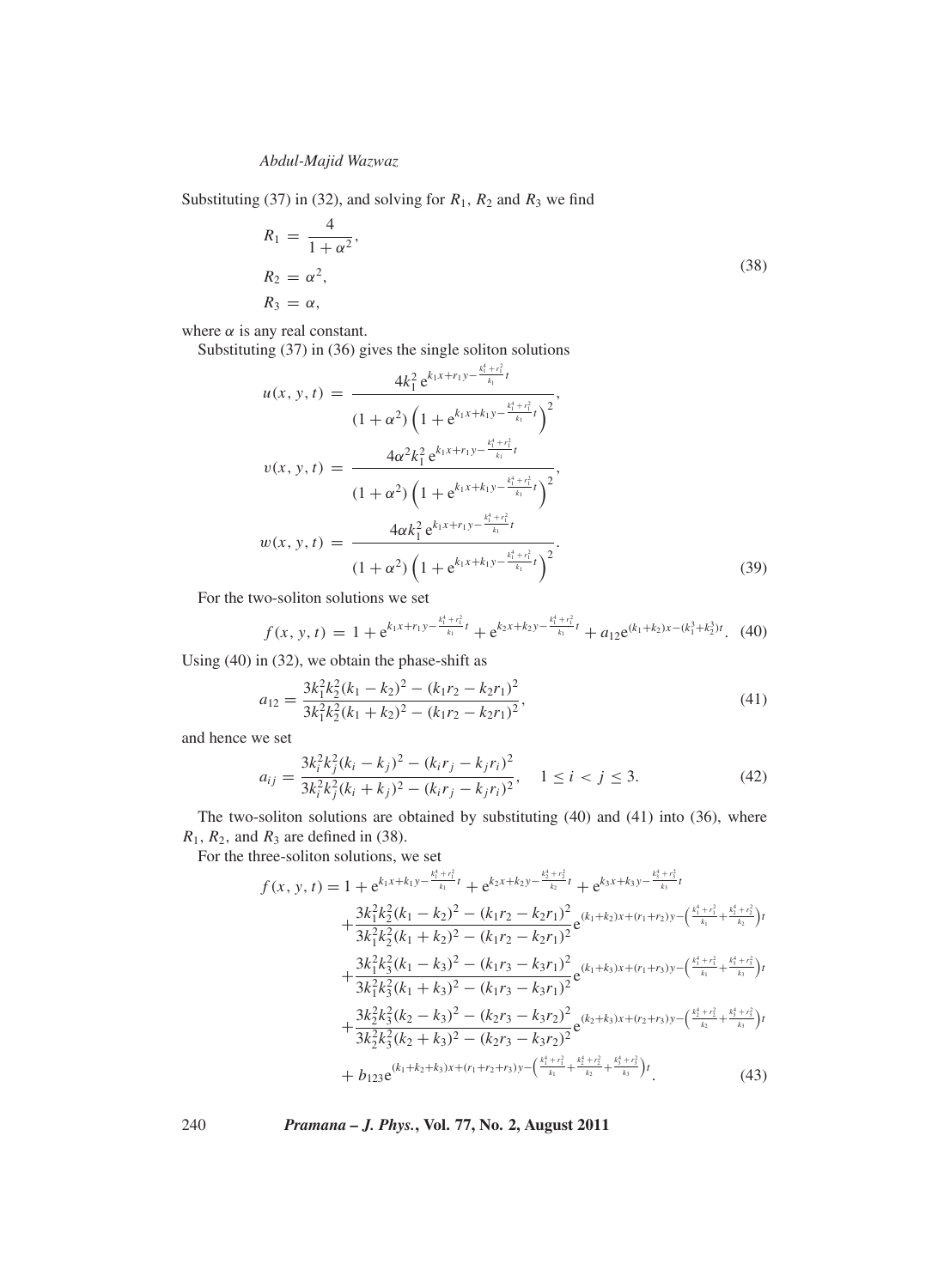Proceeding as before, we find

$$
b_{123} = a_{12}a_{23}a_{13}.\tag{44}
$$

The three-soliton solutions are obtained by substituting (43) into (36). This shows that the system of eqs (32) is completely integrable and *N*-soliton solutions can be determined for  $u(x, y, t), v(x, y, t)$ , and  $w(x, y, t)$ , for finite *N*, where  $N \ge 1$ .

# 4.1 *Multiple singular soliton solutions*

As stated before, the singular soliton solutions can be obtained by setting  $C_1 = C_2 = C_3 =$ −1. For single singular soliton solutions we find

$$
u(x, y, t) = -\frac{4k_1^2 e^{k_1x + r_1y - \frac{k_1^4 + r_1^2}{k_1}t}}{(1 + \alpha^2) \left(1 - e^{k_1x + k_1y - \frac{k_1^4 + r_1^2}{k_1}t}\right)^2},
$$
  
\n
$$
v(x, y, t) = -\frac{4\alpha^2 k_1^2 e^{k_1x + r_1y - \frac{k_1^4 + r_1^2}{k_1}t}}{(1 + \alpha^2) \left(1 - e^{k_1x + k_1y - \frac{k_1^4 + r_1^2}{k_1}t}\right)^2},
$$
  
\n
$$
w(x, y, t) = -\frac{4\alpha k_1^2 e^{k_1x + r_1y - \frac{k_1^4 + r_1^2}{k_1}t}}{(1 + \alpha^2) \left(1 - e^{k_1x + k_1y - \frac{k_1^4 + r_1^2}{k_1}t}\right)^2}.
$$
\n(45)

For the two singular soliton solutions we substitute

$$
f(x, y, t) = 1 - e^{k_1 x + k_1 y - \frac{k_1^4 + r_1^2}{k_1}t} - e^{k_2 x + k_2 y - \frac{k_2^4 + r_2^2}{k_2}t} + a_{12} e^{(k_1 + k_2)x + (r_1 + r_2)y - \left(\frac{k_1^4 + r_1^2}{k_1} + \frac{k_2^4 + r_2^2}{k_2}t\right)},
$$
\n(46)

in (36) to find that the phase-shift  $a_{12}$  is the same as obtained above.

For the three singular soliton solutions, we set

$$
f(x, y, t) = 1 - e^{k_1x + k_1y - \frac{k_1^4 + r_1^2}{k_1}t} - e^{k_2x + k_2y - \frac{k_1^4 + r_2^2}{k_2}t} - e^{k_3x + k_3y - \frac{k_1^4 + r_3^2}{k_3}t} + \frac{3k_1^2k_2^2(k_1 - k_2)^2 - (k_1r_2 - k_2r_1)^2}{3k_1^2k_2^2(k_1 + k_2)^2 - (k_1r_2 - k_2r_1)^2}e^{(k_1 + k_2)x + (r_1 + r_2)y - (\frac{k_1^4 + r_1^2}{k_1} + \frac{k_2^4 + r_2^2}{k_2})t} + \frac{3k_1^2k_3^2(k_1 - k_3)^2 - (k_1r_3 - k_3r_1)^2}{3k_1^2k_3^2(k_1 + k_3)^2 - (k_1r_3 - k_3r_1)^2}e^{(k_1 + k_3)x + (r_1 + r_3)y - (\frac{k_1^4 + r_1^2}{k_1} + \frac{k_3^4 + r_3^2}{k_3})t} + \frac{3k_2^2k_3^2(k_2 - k_3)^2 - (k_2r_3 - k_3r_2)^2}{3k_2^2k_3^2(k_2 + k_3)^2 - (k_2r_3 - k_3r_2)^2}e^{(k_2 + k_3)x + (r_2 + r_3)y - (\frac{k_2^4 + r_2^2}{k_2} + \frac{k_3^4 + r_3^2}{k_3})t} - b_{123}e^{(k_1 + k_2 + k_3)x + (r_1 + r_2 + r_3)y - (\frac{k_1^4 + r_1^2}{k_1} + \frac{k_2^4 + r_2^2}{k_2} + \frac{k_3^4 + r_3^2}{k_3})t}.
$$
\n(47)

The three singular soliton solutions are obtained by substituting the last equation into (36). This shows that the system of eqs (32) gives *N* singular soliton solutions for  $u(x, y, t), v(x, y, t)$ , and  $w(x, y, t)$ , for finite *N*, where  $N \ge 1$ .